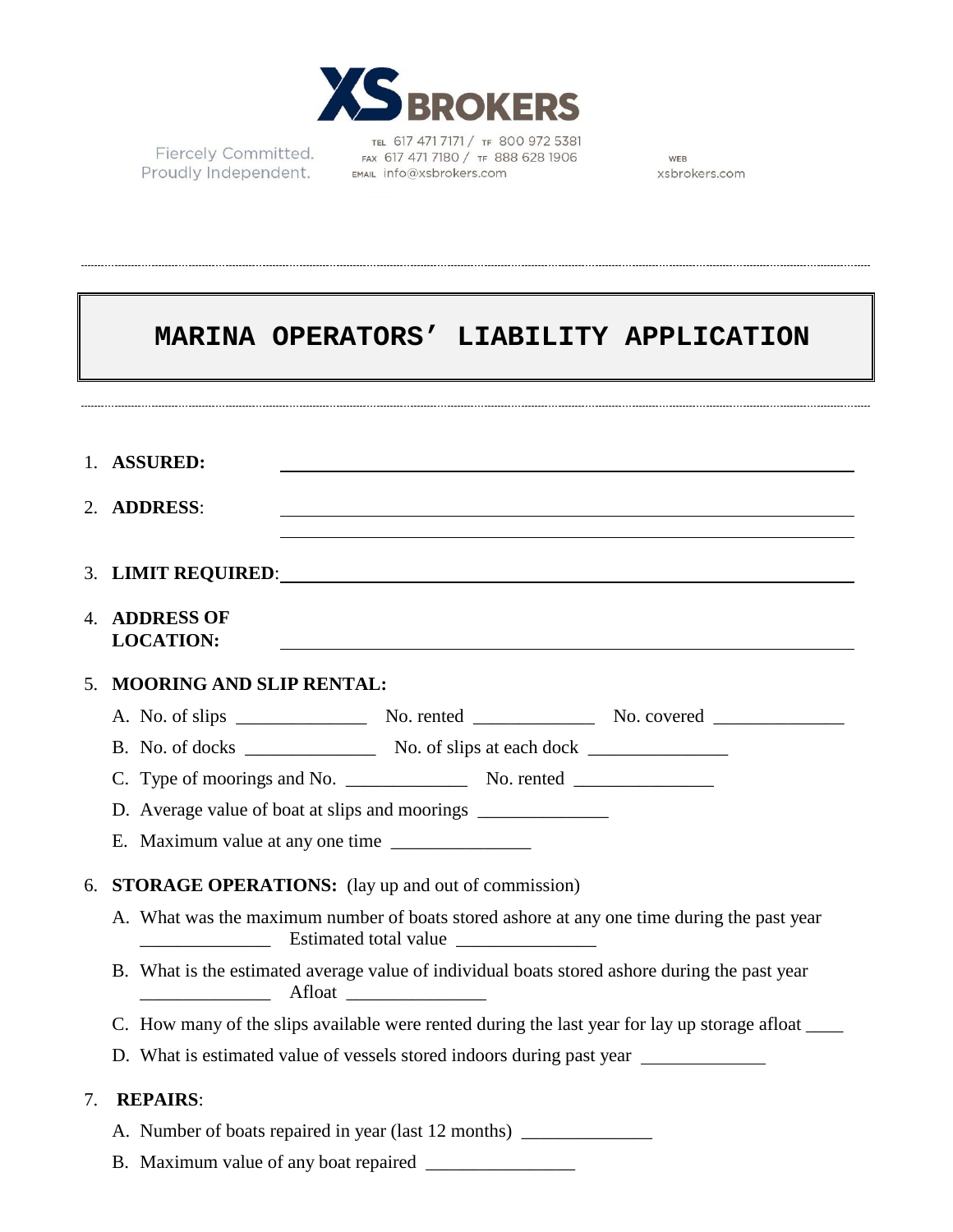C. Average value US\$ \_\_\_\_\_\_\_\_\_\_\_\_\_\_\_\_

 $\overline{a}$ 

## 8. **HAULING AND LAUNCHING:** (Describe methods and equipment)

|                                                                                            | (a) Location (a) Rated Capacity (a) Rated Capacity                        |  |  |
|--------------------------------------------------------------------------------------------|---------------------------------------------------------------------------|--|--|
|                                                                                            |                                                                           |  |  |
|                                                                                            |                                                                           |  |  |
| 9. Number of boats hauled out last 12 months for:                                          |                                                                           |  |  |
|                                                                                            | (a) Repairs $\qquad \qquad$ (b) Storage $\qquad \qquad$                   |  |  |
| $\left( \text{c} \right)$ Other                                                            |                                                                           |  |  |
|                                                                                            |                                                                           |  |  |
|                                                                                            |                                                                           |  |  |
| <b>12. FIRE PROTECTION:</b><br>Public, paid or volunteer:                                  |                                                                           |  |  |
|                                                                                            |                                                                           |  |  |
|                                                                                            | Distance from Marine: No. of Fire Extinguishers No. of Fire Extinguishers |  |  |
|                                                                                            |                                                                           |  |  |
|                                                                                            |                                                                           |  |  |
|                                                                                            |                                                                           |  |  |
|                                                                                            |                                                                           |  |  |
|                                                                                            | 15. Any fueling operation: Nature (gas/diesel) Mature (gas/diesel)        |  |  |
|                                                                                            |                                                                           |  |  |
| 17. Names and past experience of key personnel.                                            |                                                                           |  |  |
| 18. Gross receipts for operations during past 12 months (if new operation, give estimate): |                                                                           |  |  |
| A. Mooring/Slip Rental                                                                     | $\overline{\text{USS}}$                                                   |  |  |
| B. Storage                                                                                 | $\overline{USS}$                                                          |  |  |
| C. Repairs                                                                                 | $\overline{USS}$                                                          |  |  |
| D. Fueling and Miscellaneous (including<br>provision, sales and transient services)        | US\$                                                                      |  |  |